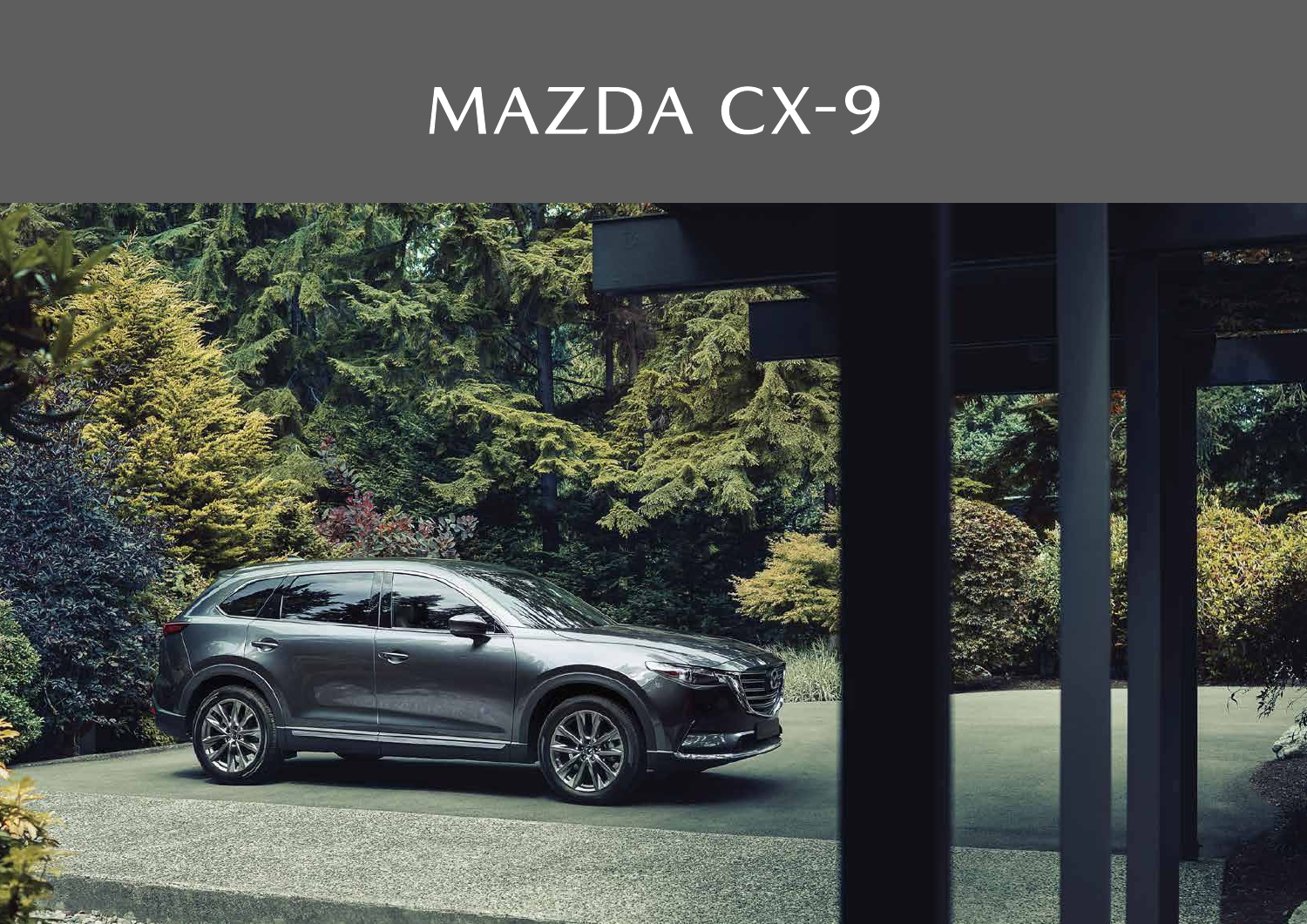

## DISTINCTION IN COMFORT AND QUALITY

Japanese craftsmanship and premium materials come together in this sweeping statement of cosseting comfort and quality from a class above. It begins with carefully balancing the needs of both parents and children to create a relaxing, inviting interior that satisfies all age groups with regard to space, comfort, and that added extra that just makes you feel special. Rigorous selection of materials assures both visual and tactile fulfilment, generous soundproofing allows comfortable conversation, and space is widely adjustable to match your requirements of the day. It may seem like magic, but wherever you sit in CX-9, everything simply seems right.



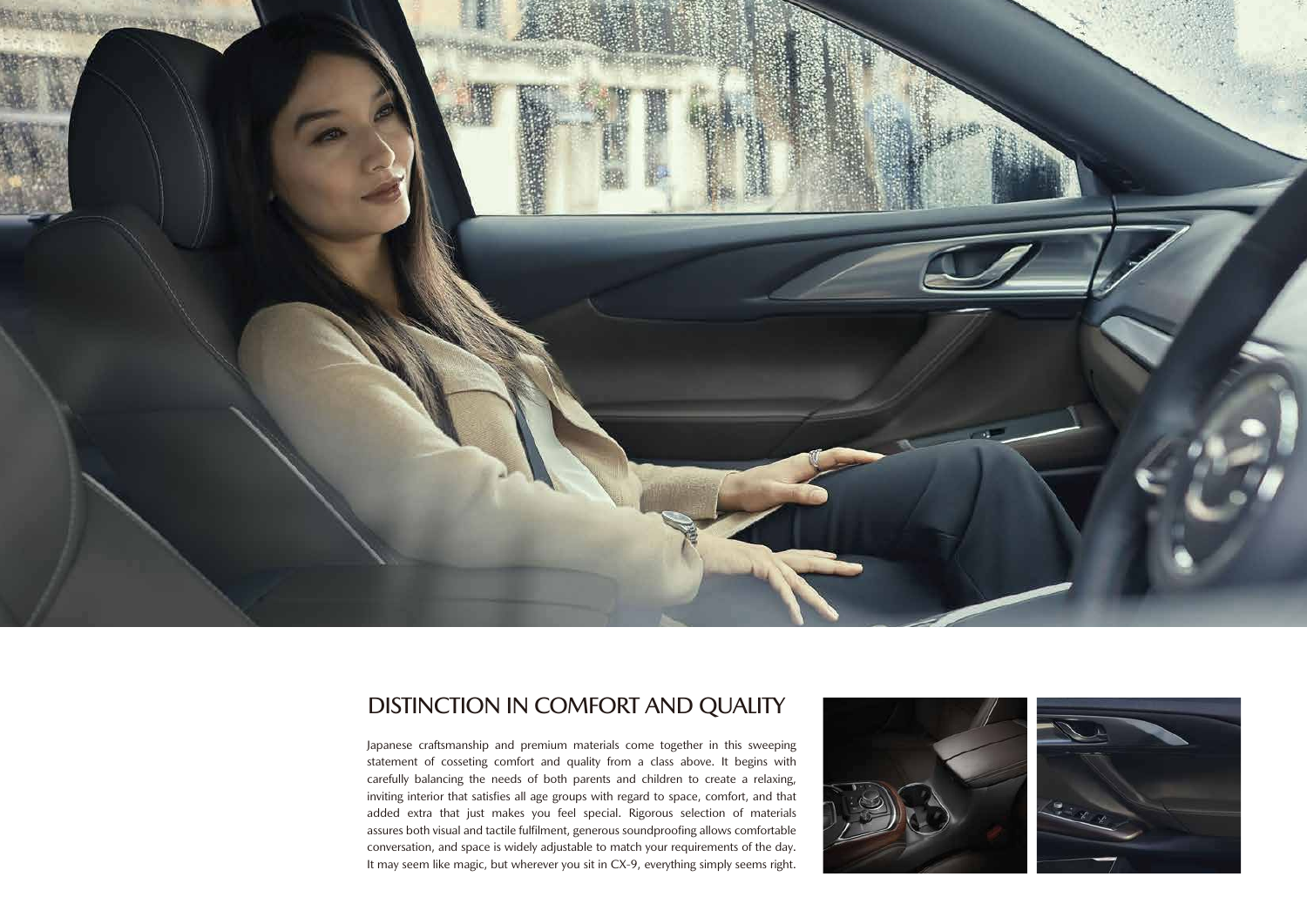

## G VECTORING CONTROL PLUS (GVC PLUS)

#### **SMOOTHER RESPONSE FOR A MORE SATISFYING DRIVE**

Smooth transitions between G-forces when braking, turning and accel erating are an essential element of *Jinba-ittai,* and have been a major development focus at Mazda for many years. This unified feel to braking, steering and acceleration, along with consistent feedback, allows the driver to control the vehicle easily and precisely. And Mazda's G-Vectoring Control (GVC) — the debut technology of Skyactiv-Vehicle Dynamics — took this dynamic, unified feel to an even higher level. Now, advanced GVC Plus offers even greater capability. It's a logical extension of Mazda's human-centric design and engineering philosophy that not only concentrates on mechanical effciency but also considers how a vehicle should be in light of human characteristics. GVC Plus is a new approach to controlling vehicle dynamics that uses the engine and brakes to enhance handling performance, and it gives Mazda vehicles even smoother transitions between G-forces in all driving scenarios.

#### **ENHANCED CHASSIS PERFORMANCE VIA INTELLIGENT ENGINE CONTROL**

Conventionally both lateral and fore-aft G-forces are controlled separately. In contrast, GVC Plus adjusts engine torque according to the driver's steering inputs to give unified control of G-force in all directions and dynamically optimize the vertical load on each wheel. For example, the instant the driver begins to turn the wheel to enter a curve, GVC Plus momentarily lowers engine torque to transfer weight to the front wheels and enhance the front tyres' grip. Then while a constant steering angle is maintained, GVC Plus recovers engine torque to transfer load back to the rear wheels and heighten vehicle stability. This series of load transfers not only maximizes front and rear tyre grip to enhance response and stability in accordance with the driver's intentions, GVC Plus does it so smoothly and naturally that neither the driver nor passengers feel any discomfort. Thanks to this dynamic load allocation, GVC Plus greatly reduces the necessity for steering corrections, enabling the driver to maintain a chosen line with greater confidence and

lower fatigue on long drives. What's more, by smoothing the transitions between G-forces, GVC Plus suppresses the swaying of heads and bodies to give all occupants a smoother and more enjoyable ride.

#### **YAW MOMENT CONTROL AT TURN-OUT VIA INTELLIGENT BRAKE CONTROL**

In addition to providing a dynamic, unified feel at turn-in, GVC Plus now adopts direct yaw moment control via the brakes to enhance vehicle stability, especially at turn-out. During cornering, GVC Plus slightly applies brake force to the outer wheels as the steering wheel is returned to the centre position, providing a recovery moment to restore the vehicle to straight line running. The result is not only consistent effectiveness over a range of situations from low-speed everyday driving to high-speed sporty driving, GVC Plus now also boasts a higher capability for emergency avoidance that requires sudden lane changes, as well as more controllable, confidence-inspiring vehicle behaviour while driving on slippery surfaces such as snowy roads.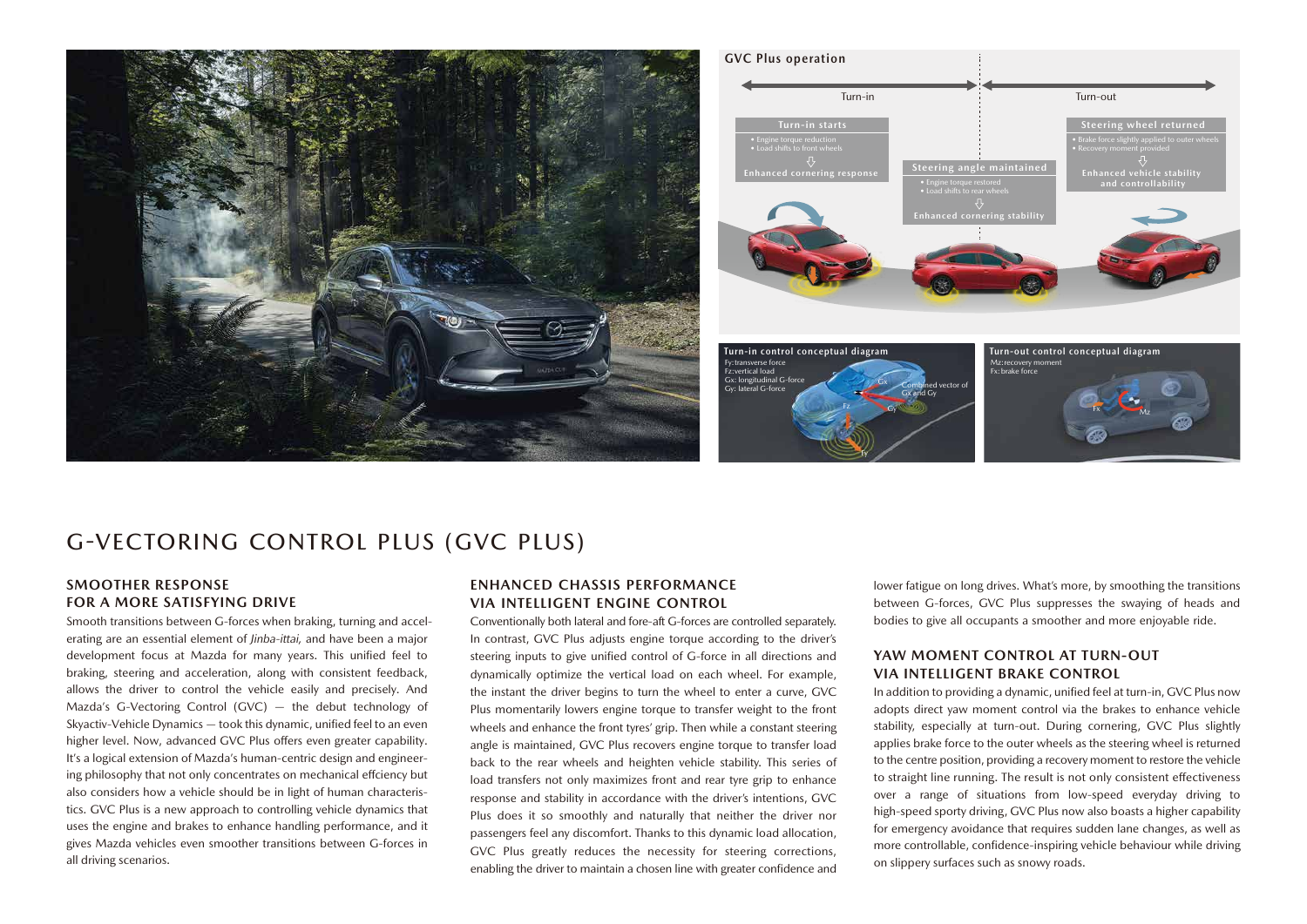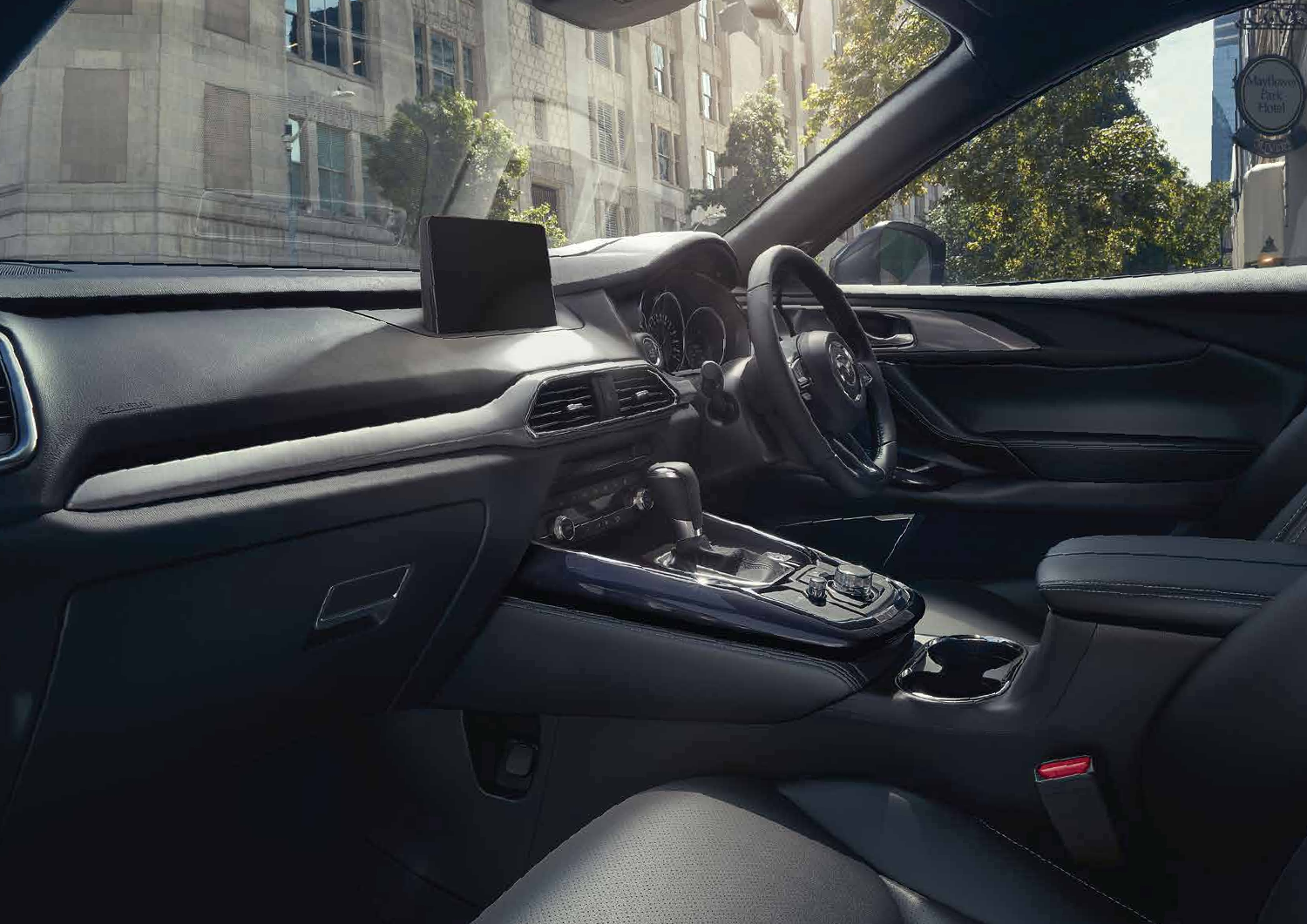

## DISTINCTION IN SAFETY

Mazda's Proactive Safety philosophy is firmly grounded in a belief in the driver's abilities, aiming to support safer driving while maintaining all the fun of the open road. Safer driving demands early recognition of potential hazards, good judgment and appropriate action, and Mazda works to support these essential functions so you can drive securely and with peace of mind despite changing driving conditions. First is an optimum driver environment with good visibility, well-positioned controls, easy-to-read instruments and minimal distractions. Next is i-Activsense, a portfolio of active safety measures to incrementally warn you when a potentially dangerous situation is developing. Finally there is passive safety, designed to help protect occupants and minimize injuries if an accident should occur.

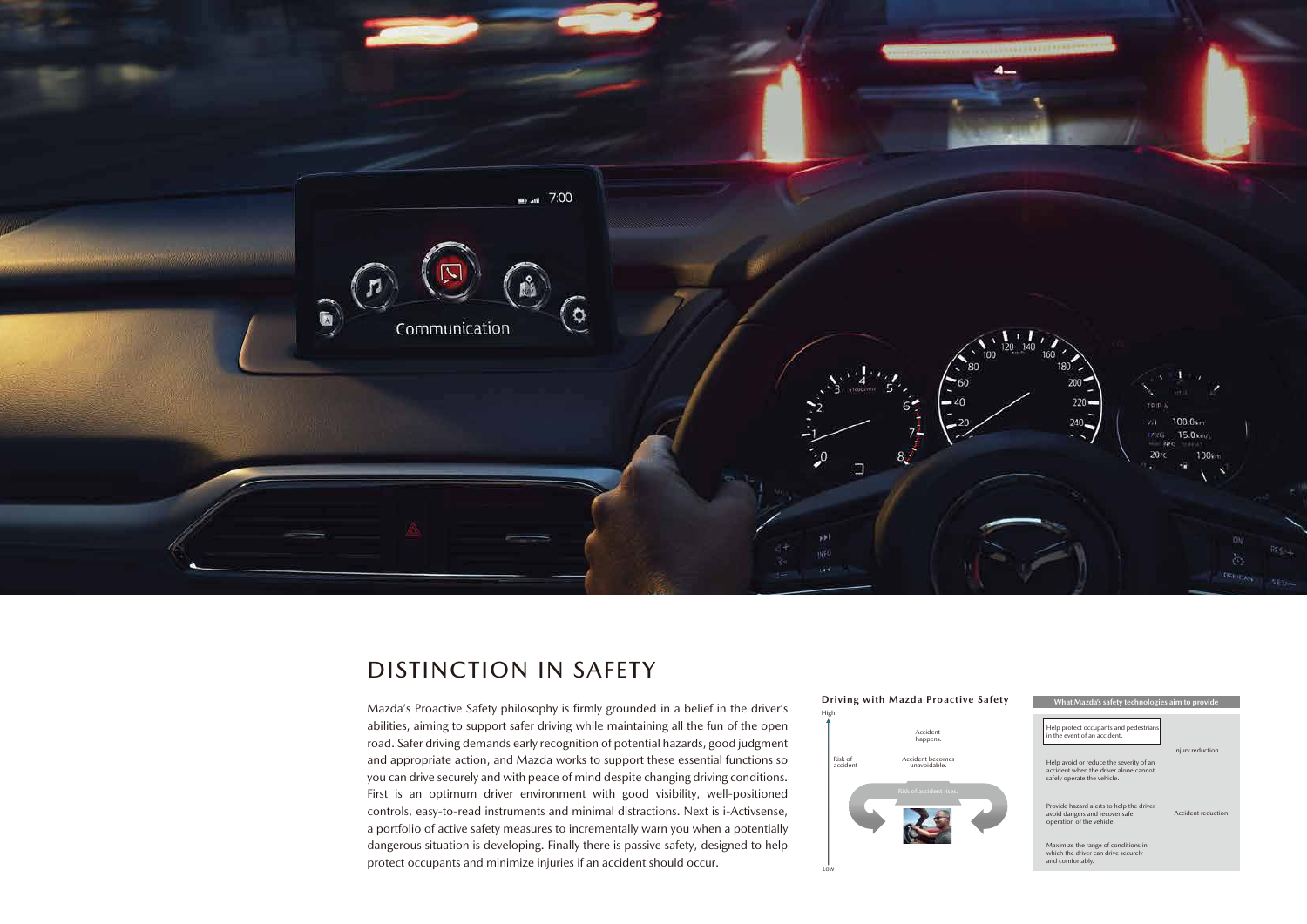

## DISTINCTION IN COMMUNICATION

Complete and intuitive communication between you and the car. Real-time communication with the world when you're on the road. That's what Mazda's advanced Human-Machine Interface (HMI) and MZD Connect internet connectivity offer you. And now Mazda has extended the HMI to include even your driving position to further enhance the *Jinba-ittai* experience. From your command position behind the wheel you have a panoramic view of the road, with all instruments and controls ideally placed to allow you to focus on careful and enjoyable driving.

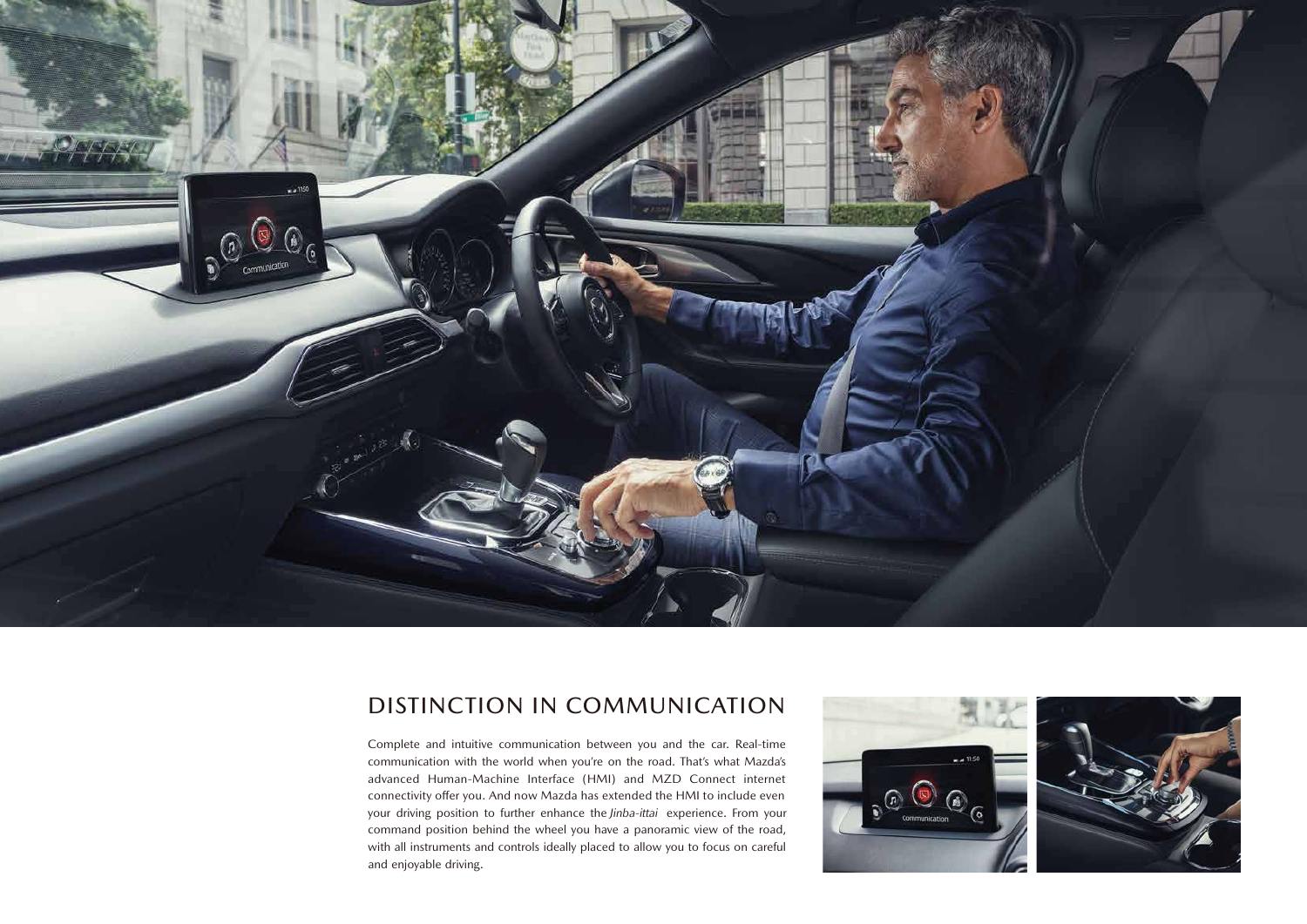## EXTERIOR AND INTERIOR COLOURS

#### **BODY COLOURS**



Deep Crystal Blue Mica (42M) Titanium Flash Mica (42S)

### **SEAT MATERIALS**



Nappa leather, Oriental Brown



Leather, Silk Beige **Leather, Black** 



Sonic Silver Metallic (45P)